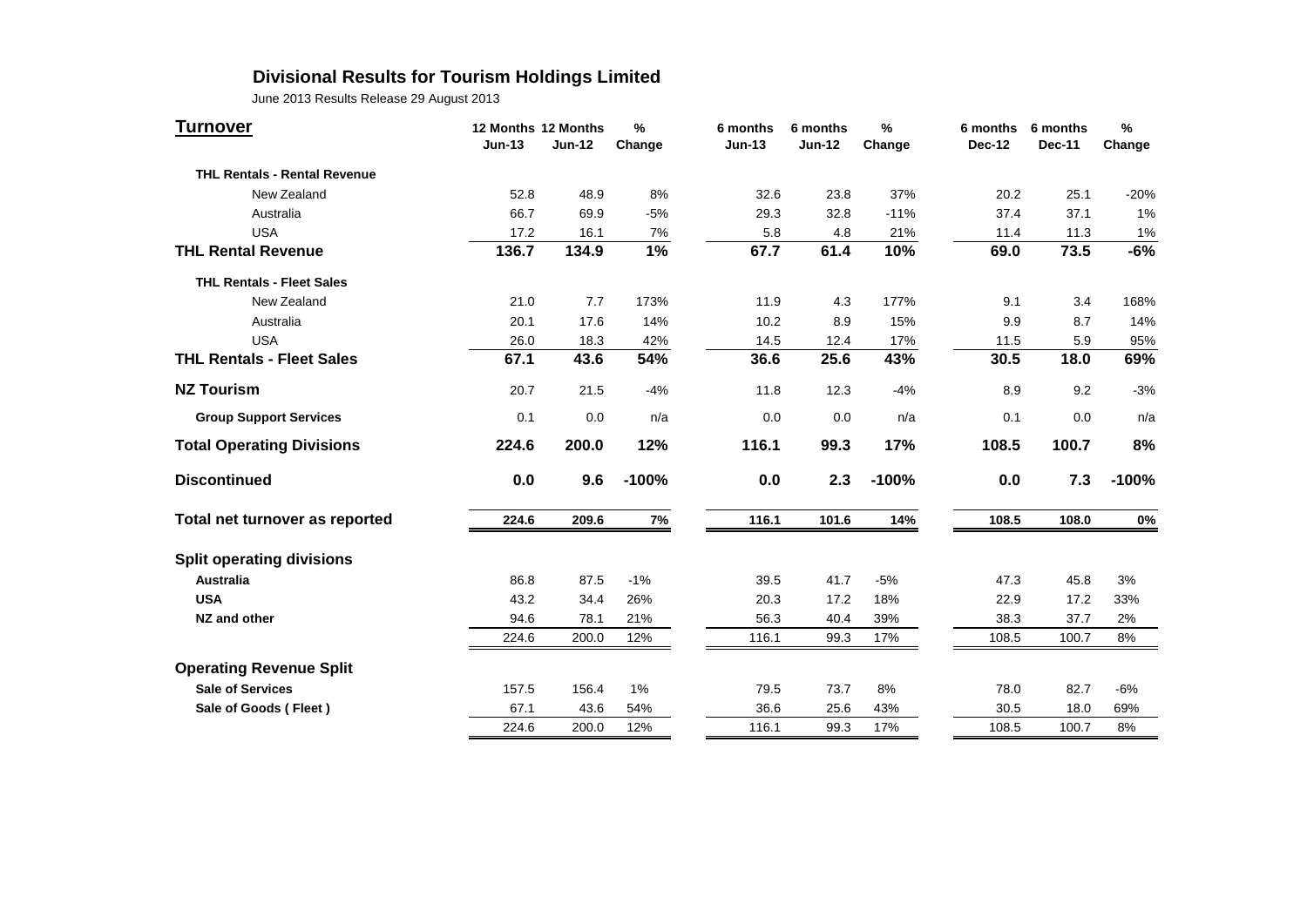## **Divisional Results for Tourism Holdings Limited**

| <b>Earnings</b>                  | $Jun-13$ | 12 Months 12 Months<br><b>Jun-12</b> | %<br>Change | $Jun-13$ | 6 months 6 months<br>$Jun-12$ | %<br>Change | 6 months<br><b>Dec-12</b> | 6 months<br><b>Dec-11</b> | $\%$<br>Change |
|----------------------------------|----------|--------------------------------------|-------------|----------|-------------------------------|-------------|---------------------------|---------------------------|----------------|
| <b>THL Rentals</b>               |          |                                      |             |          |                               |             |                           |                           |                |
| New Zealand                      | 5.5      | 5.5                                  | 0%          | 7.7      | 2.6                           | 196%        | $-2.2$                    | 2.9                       | $-176%$        |
| Australia                        | 1.3      | 4.0                                  | $-68%$      | $-2.1$   | 0.6                           | -450%       | 3.4                       | 3.4                       | 0%             |
| <b>USA</b>                       | 6.5      | 5.7                                  | 14%         | 0.1      | $-0.4$                        | $-125%$     | 6.4                       | 6.1                       | 5%             |
| <b>THL Rentals</b>               | 13.3     | 15.2                                 | $-13%$      | 5.7      | 2.8                           | 104%        | 7.6                       | 12.4                      | $-39%$         |
| <b>NZ Tourism</b>                | 4.0      | 3.8                                  | 5%          | 3.2      | 3.1                           | 3%          | 0.8                       | 0.7                       | $-14%$         |
| <b>Total Operating Divisions</b> | 17.3     | 19.0                                 | $-9%$       | 8.9      | 5.9                           | 51%         | 8.4                       | 13.1                      | $-36%$         |
| <b>Group Support Services</b>    | $-2.7$   | $-2.7$                               | 0%          | 0.4      | $-1.0$                        | 140%        | $-3.1$                    | $-1.7$                    | $-82%$         |
| <b>Total EBIT</b>                | 14.6     | 16.3                                 | $-10%$      | 9.3      | 4.9                           | 90%         | 5.3                       | 11.4                      | 54%            |
| <b>Split</b>                     |          |                                      |             |          |                               |             |                           |                           |                |
| <b>Australia</b>                 | 1.3      | 4.0                                  | $-68%$      | $-2.1$   | 0.6                           | $-450%$     | 3.4                       | 3.4                       | 0%             |
| <b>USA</b>                       | 6.5      | 5.7                                  | 14%         | 0.1      | $-0.4$                        | 125%        | 6.4                       | 6.1                       | 5%             |
| NZ and other                     | 6.8      | 6.6                                  | 3%          | 11.3     | 4.7                           | 140%        | $-4.5$                    | 1.9                       | $-337%$        |
| <b>Total EBIT</b>                | 14.6     | 16.3                                 | $-10%$      | 9.3      | 4.9                           | 90%         | 5.3                       | 11.4                      | $-54%$         |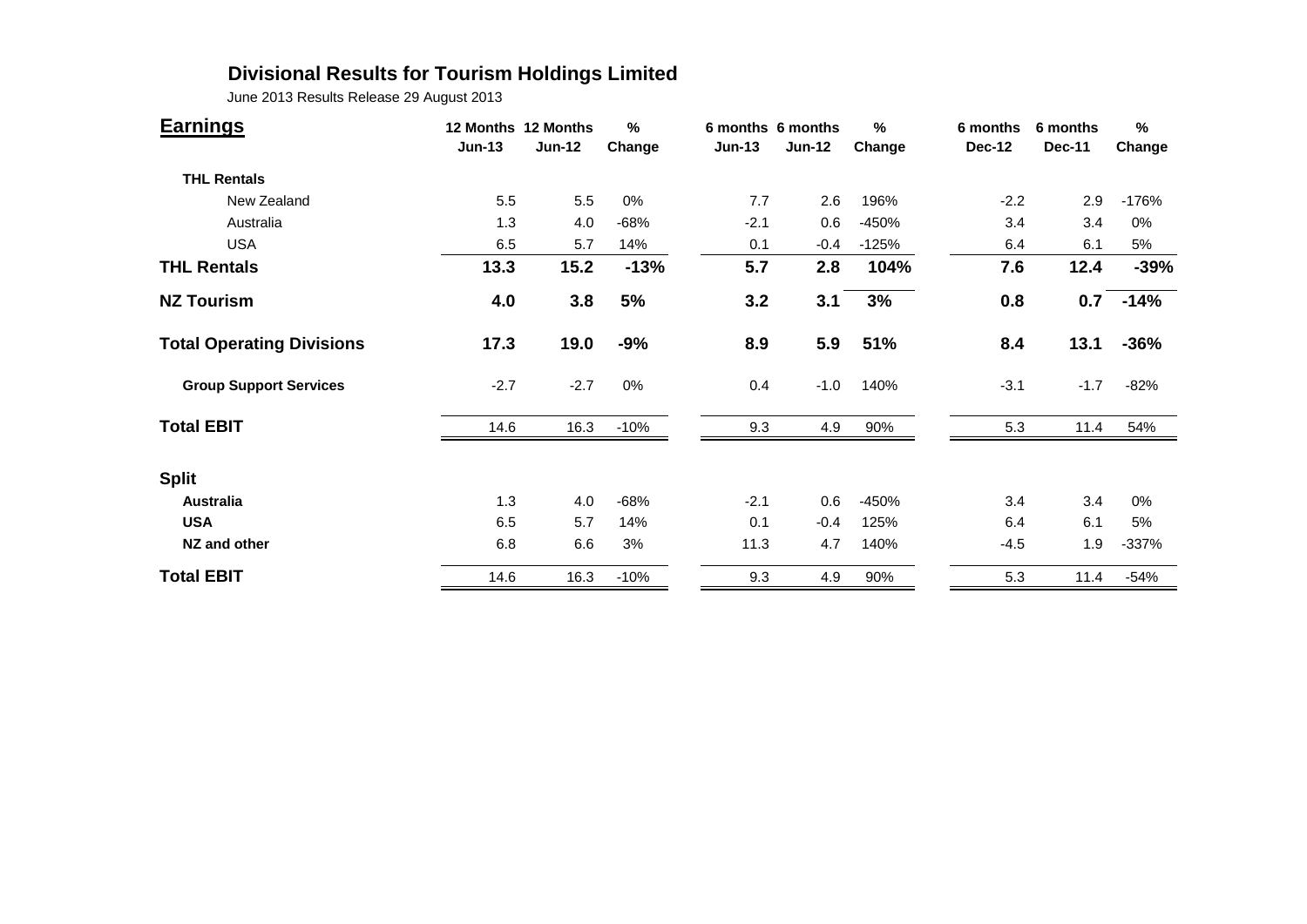## **Group Result for Tourism Holdings Limited**

|                                                | $Jun-13$ | 12 Months 12 Months<br><b>Jun-12</b> | $\%$<br>Change | $Jun-13$ | 6 months 6 months<br>$Jun-12$ | %<br>Change | <b>Dec-12</b> | 6 months 6 months<br><b>Dec-11</b> | $\%$<br>Change |
|------------------------------------------------|----------|--------------------------------------|----------------|----------|-------------------------------|-------------|---------------|------------------------------------|----------------|
| <b>EBIT</b>                                    | 14.6     | 16.3                                 | $-10%$         | 9.3      | 4.9                           | 90%         | 5.3           | 11.4                               | $-54%$         |
| <b>Share of Joint Venture Losses</b>           | $-1.4$   | $-2.0$                               | $-30%$         | $-0.7$   | $-2.0$                        | 65%         | $-0.7$        | 0.0                                | n/a            |
| <b>Interest</b>                                | $-7.3$   | $-7.0$                               | $-4%$          | $-3.7$   | $-2.9$                        | $-28%$      | $-3.6$        | $-4.1$                             | 12%            |
| <b>Net Profit Before Tax</b>                   | 5.9      | 7.3                                  | $-19%$         | 4.9      | 0.0                           | n/a         | 1.0           | 7.3                                | $-86%$         |
| <b>Income Tax Expense</b>                      | $-2.1$   | $-2.8$                               | 25%            | $-0.6$   | 0.5                           | $-220%$     | $-1.5$        | $-3.3$                             | 55%            |
| <b>Surplus After Tax Continuing Businesses</b> | 3.8      | 4.5                                  | $-16%$         | 4.3      | 0.5                           | 760%        | $-0.5$        | 4.0                                | $-113%$        |
| <b>Discontinued</b>                            | 0.0      | $-0.2$                               | 100%           | 0.0      | $-0.3$                        | 100%        | 0.0           | 0.1                                | $-100%$        |
| <b>Surplus After Tax</b>                       | 3.8      | 4.3                                  | $-12%$         | 4.3      | 0.2                           | 2050%       | $-0.5$        | 4.1                                | $-112%$        |